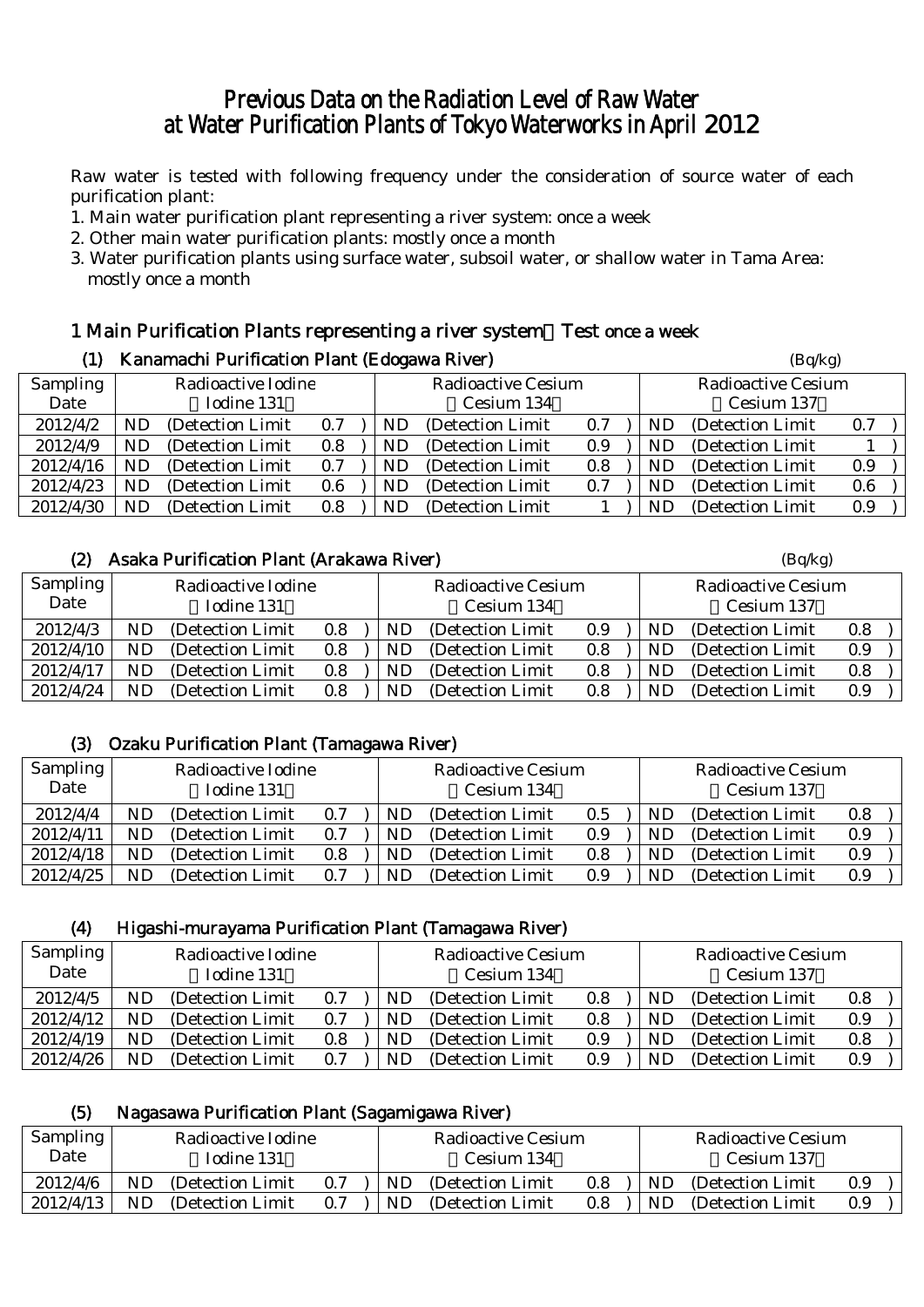|  | $\vert$ 2012/4/20 $\vert$ ND (Detection Limit | 0.7 |  | ND (Detection Limit) | $0.8$ ) | ND - | (Detection Limit) |  |
|--|-----------------------------------------------|-----|--|----------------------|---------|------|-------------------|--|
|  | $\vert$ 2012/4/27 $\vert$ ND (Detection Limit | 0.7 |  | ND (Detection Limit) | $0.6$ ) | ND - | (Detection Limit) |  |

- 1 Sampling time 9:00 A.M.
- 2 Testing institute: Water Quality Management Center

3 ND (Not detectable) "Detection Limit" refers to the minimum detectable value. Radioactivity has the property wherein even using the same measurement device, the minimum level varies with the sample being measured. For example, a result of "ND (Detection Limit 2)" at X Purification Plant on a specific date means that the minimum measurement for that day's sample was 2 Bq/kg, but the concentration of radioactive particles in the sample was less than 2 Bq/kg. Cases such as this are listed in the above chart as "ND".

### 2 Other Main Purification Plants Test mostly once a month

|                  |           |                     | (Bq/kg)             |                     |
|------------------|-----------|---------------------|---------------------|---------------------|
| Monitoring point | Samplin   | Radioactive Iodine  | Radioactive Cesium  | Radioactive Cesium  |
| (Water resource) | date      | Iodine 131          | Cesium 134          | Cesium 137          |
| Kinutashimo      | 2012/4/27 | ND.                 | ND.                 | ND.                 |
| (Tamagawa River) |           | Detection Limit 0.7 | Detection Limit 0.8 | Detection Limit 1   |
| Misato           | 2012/4/30 | ND.                 | ND.                 | ND.                 |
| (Edogawa River)  |           | Detection Limit 0.8 | Detection Limit 0.8 | Detection Limit 0.8 |

1 Sampling time 9:00 A.M.

2 Testing institute: Water Quality Management Center

3 ND (Not detectable) "Detection Limit" refers to the minimum detectable value. Radioactivity has the property wherein even using the same measurement device, the minimum level varies with the sample being measured. For example, a result of "ND (Detection Limit 2)" at X Purification Plant on a specific date means that the minimum measurement for that day's sample was 2 Bq/kg, but the concentration of radioactive particles in the sample was less than 2 Bq/kg. Cases such as this are listed in the above chart as "ND".

# 3 Water purification plants using surface water, subsoil water, or shallow water in Tama Area Test mostly once a month < surface water >

|                                                     |                                                |                  |                                  |                                  | (Bq/kg)                          |
|-----------------------------------------------------|------------------------------------------------|------------------|----------------------------------|----------------------------------|----------------------------------|
| Monitoring<br>point<br>(Adress)                     | Water resource                                 | Sampling<br>date | Radioactive Iodine<br>Iodine 131 | Radioactive Cesium<br>Cesium 134 | Radioactive Cesium<br>Cesium 137 |
| Tokura<br>$(261-2, \text{Tokura})$<br>Akiruno city) | surface water<br>(Bonbori River,<br>Aki River) | 2012/4/2         | ND.<br>(Detection Limit 0.7)     | ND<br>(Detection Limit)<br>(0.6) | ND<br>(Detection Limit)<br>(0.8) |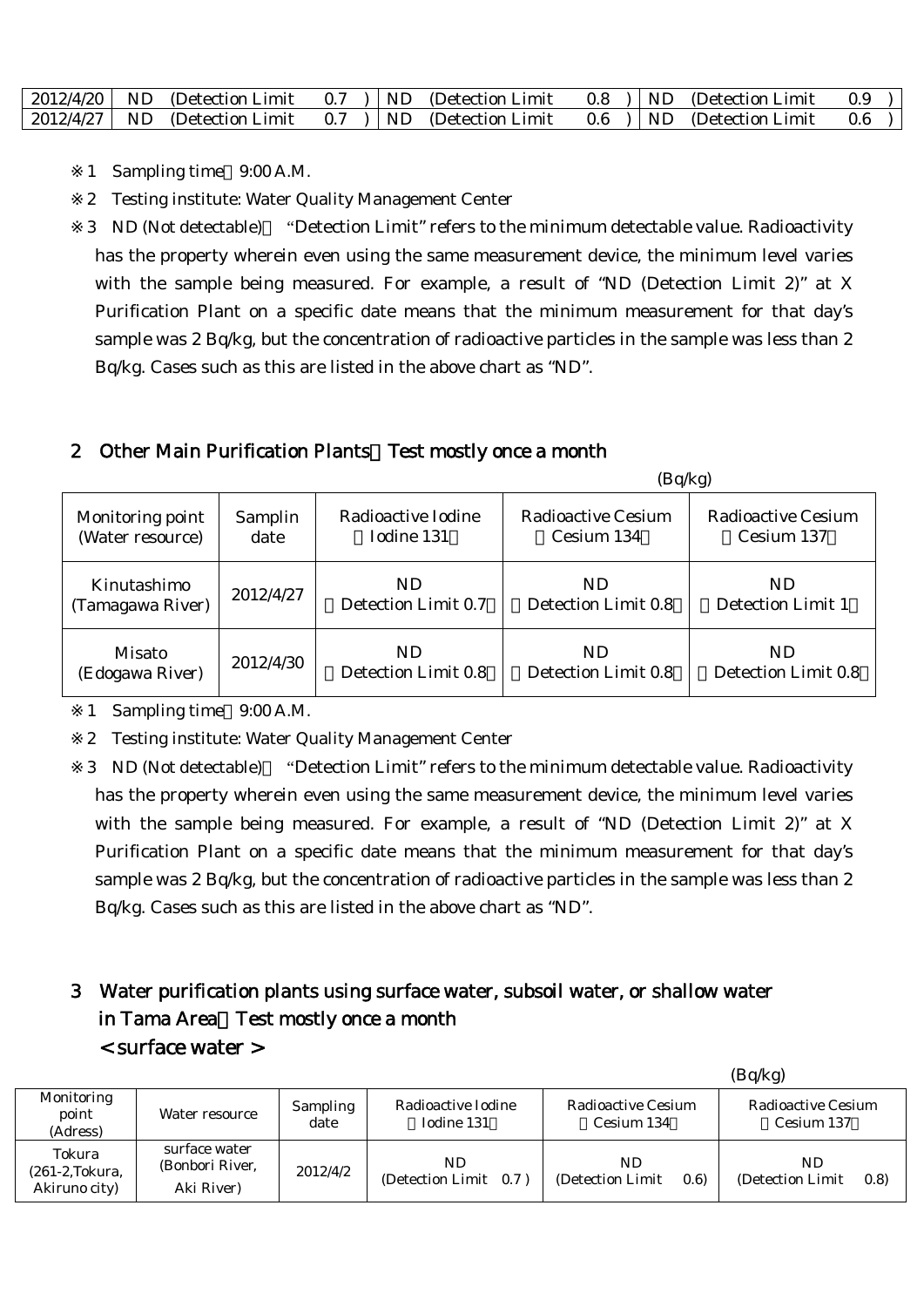| Fukasawa<br>$(560-6)$ , Fukasaw<br>a, Akiruno city)                        | surface water<br>(Fukasawa River)  | 2012/4/3  | <b>ND</b><br>(Detection Limit<br>(0.9) | <b>ND</b><br>(Detection Limit<br>(0.6) | <b>ND</b><br>(Detection Limit<br>(0.7) |
|----------------------------------------------------------------------------|------------------------------------|-----------|----------------------------------------|----------------------------------------|----------------------------------------|
| Ogouchi<br>(1310-10, Tozura<br>-aza-<br>Amefuri, Okuta<br>ma town)         | surface water<br>(Kumoburo Valley) | 2012/4/5  | <b>ND</b><br>(Detection Limit 0.5)     | <b>ND</b><br>(Detection Limit 0.8)     | <b>ND</b><br>(Detection Limit 0.8)     |
| Ottsu<br>(1464-2, Ottsu,<br>Akiruno city)                                  | surface water<br>(Osawa River)     | 2012/4/10 | ND<br>(Detection Limit 0.6)            | <b>ND</b><br>(Detection Limit 0.6)     | <b>ND</b><br>(Detection Limit 0.7)     |
| Himura<br>(47, Sakai-aza-<br>Himura,<br>Okutama town)                      | surface water<br>(Kawanori Valley) | 2012/4/12 | <b>ND</b><br>(Detection Limit 0.9)     | <b>ND</b><br>(Detection Limit 0.8)     | <b>ND</b><br>(Detection Limit 0.9)     |
| Hikawa<br>(316, Hikawa-az<br>a- ohikawa,<br>Okutama town)                  | surface water<br>(Kawanori Valley) | 2012/4/15 | <b>ND</b><br>(Detection Limit 0.9)     | <b>ND</b><br>(Detection Limit 0.7)     | <b>ND</b><br>(Detection Limit 0.8)     |
| Tanasawa<br>$(583-5)$ . Tanasaw<br>a-aza-kashiwan<br>oki, Okutama<br>town) | surface water<br>(Nishi Creek)     | 2012/4/17 | ND<br>(Detection Limit 0.8)            | ND<br>(Detection Limit 0.7)            | <b>ND</b><br>(Detection Limit 0.9      |
| Otaba<br>(498, Otaba-a<br>za-<br>Okunakacha<br>ya, Okutama<br>town)        | surface water<br>(Otaba River)     | 2012/4/24 | ND<br>(Detection Limit 0.8)            | ND<br>(Detection Limit 0.7)            | <b>ND</b><br>(Detection Limit 0.9      |
| Nippara<br>$(1055-5)$ . Nipp<br>ara-aza-<br>Ogawa,<br>Okutama<br>town)     | surface water<br>(Karo Valley)     | 2012/4/25 | <b>ND</b><br>(Detection Limit 0.8)     | ND<br>(Detection Limit 0.8)            | ND<br>(Detection Limit 0.8)            |

1 Testing institute: Water Quality Management Center

2 ND (Not detectable): "Detection Limit" refers to the minimum detectable value. Radioactivity has the property wherein even using the same measurement device, the minimum level varies with the sample being measured. For example, a result of "ND (Detection Limit 0.8)" at X Purification Plant on a specific date means that the minimum measurement for that day's sample was 0.8 Bq/kg, but the concentration of radioactive particles in the sample was less than 0.8 Bq/kg. Cases such as this are listed in the above chart as "ND".

## < subsoil water >

|                                            |                                 |                  |                                  |                                         | (Bq/kg)                                 |
|--------------------------------------------|---------------------------------|------------------|----------------------------------|-----------------------------------------|-----------------------------------------|
| Monitoring point<br>(Adress)               | Water resource                  | Sampling<br>date | Radioactive Iodine<br>Iodine 131 | <b>Radioactive Cesium</b><br>Cesium 134 | <b>Radioactive Cesium</b><br>Cesium 137 |
| Nariki<br>(7-1591-3, Nariki,<br>Oume city) | subsoil water<br>(Nariki River) | 2012/4/4         | ND.<br>(Detection Limit 0.9)     | ND.<br>(Detection Limit 0.8)            | ND.<br>(Detection Limit 0.8)            |
| Chigasedaini<br>$(1-69-1,$<br>Chigasemati, | subsoil water<br>(Tamagawa      | 2012/4/8         | ND<br>(Detection Limit 0.7)      | ND.<br>(Detection Limit 0.7)            | ND<br>(Detection Limit 0.8)             |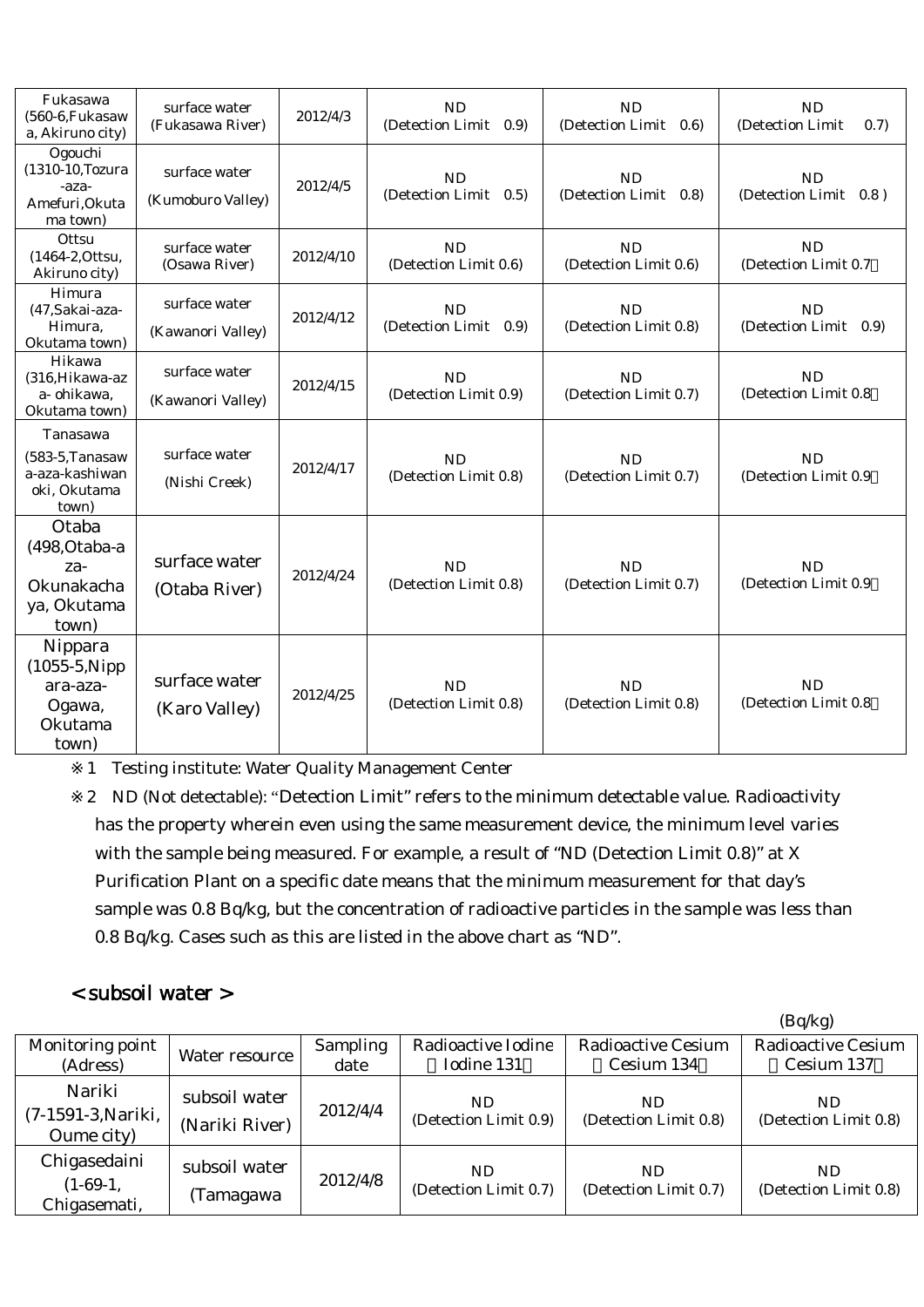| Oume city)                                             | River)                                          |           |                                    |                                    |                                    |
|--------------------------------------------------------|-------------------------------------------------|-----------|------------------------------------|------------------------------------|------------------------------------|
| Mitakesann<br>(179-2, Mitakesa<br>nn, Oume city)       | subsoil water<br>(Kajika Creek,<br>Akuba Creek) | 2012/4/9  | <b>ND</b><br>(Detection Limit 0.7) | <b>ND</b><br>(Detection Limit 0.8) | <b>ND</b><br>(Detection Limit 0.8) |
| Sawaidaiichi<br>(1-535-3, Sawai,<br>Oume city)         | subsoil water<br>(Yakubo<br>River)              | 2012/4/11 | <b>ND</b><br>(Detection Limit 0.7) | <b>ND</b><br>(Detection Limit 0.7) | <b>ND</b><br>(Detection Limit 0.8) |
| Hinatawada<br>(2-370, Hinatawad<br>$a, O$ ume city $)$ | subsoil water<br>(Tamagawa<br>River)            | 2012/4/16 | <b>ND</b><br>(Detection Limit 0.8) | <b>ND</b><br>(Detection Limit 0.8) | <b>ND</b><br>(Detection Limit 0.9) |
| Sawaidaini<br>(3-667, Sawai,<br>Oume city)             | subsoil water<br>(Aoi River)                    | 2012/4/18 | <b>ND</b><br>(Detection Limit 0.7) | <b>ND</b><br>(Detection Limit 0.7) | <b>ND</b><br>(Detection Limit 1)   |
| Takatsuki<br>(400,<br>Takatsuki-cho,<br>Hachioji city) | subsoil water<br>(Aki River)                    | 2012/4/22 | ND<br>(Detection Limit 0.8)        | <b>ND</b><br>(Detection Limit 0.8) | <b>ND</b><br>(Detection Limit 0.8) |
| Futamatao<br>$(5-51-1,$ Futamat<br>ao, Oume city)      | subsoil water<br>(Hiramizo<br>River)            | 2012/4/23 | <b>ND</b><br>(Detection Limit 0.8) | <b>ND</b><br>(Detection Limit 0.9) | <b>ND</b><br>(Detection Limit 0.9) |

1 Testing institute: Water Quality Management Center

2 ND (Not detectable): "Detection Limit" refers to the minimum detectable value. Radioactivity has the property wherein even using the same measurement device, the minimum level varies with the sample being measured. For example, a result of "ND (Detection Limit 0.8)" at X Purification Plant on a specific date means that the minimum measurement for that day's sample was 0.8 Bq/kg, but the concentration of radioactive particles in the sample was less than 0.8 Bq/kg. Cases such as this are listed in the above chart as "ND".

# < shallow well >

|                                                        |                            |                 |                              |                              | (Bq/kg)                      |
|--------------------------------------------------------|----------------------------|-----------------|------------------------------|------------------------------|------------------------------|
| Monitoring point                                       | Water                      | <b>Sampling</b> | Radioactive Iodine           | <b>Radioactive Cesium</b>    | Radioactive Cesium           |
| (Adress)                                               | resource                   | date            | Iodine 131                   | Cesium 134                   | Cesium 137                   |
| Kamiyotsugi<br>(407,<br>Kamiyotsugi,<br>Akiruno city)  | shallow well               | 2012/4/1        | ND.<br>(Detection Limit 0.7) | ND.<br>(Detection Limit 0.8) | ND.<br>(Detection Limit 0.8) |
| Kamiishihara<br>$(1-34)$ Kamiishiha<br>ra, Chofu city) | shallow well.<br>deep well | 2012/4/25       | ND.<br>(Detection Limit 0.8) | ND.<br>(Detection Limit 0.7) | ND.<br>(Detection Limit 0.8) |
| Suginami<br>(3-28-5, Zenpukuji,<br>Suginami ward)      | shallow well               | 2012/4/26       | ND.<br>(Detection Limit 0.8) | ND.<br>(Detection Limit 0.7) | ND.<br>(Detection Limit 0.8) |